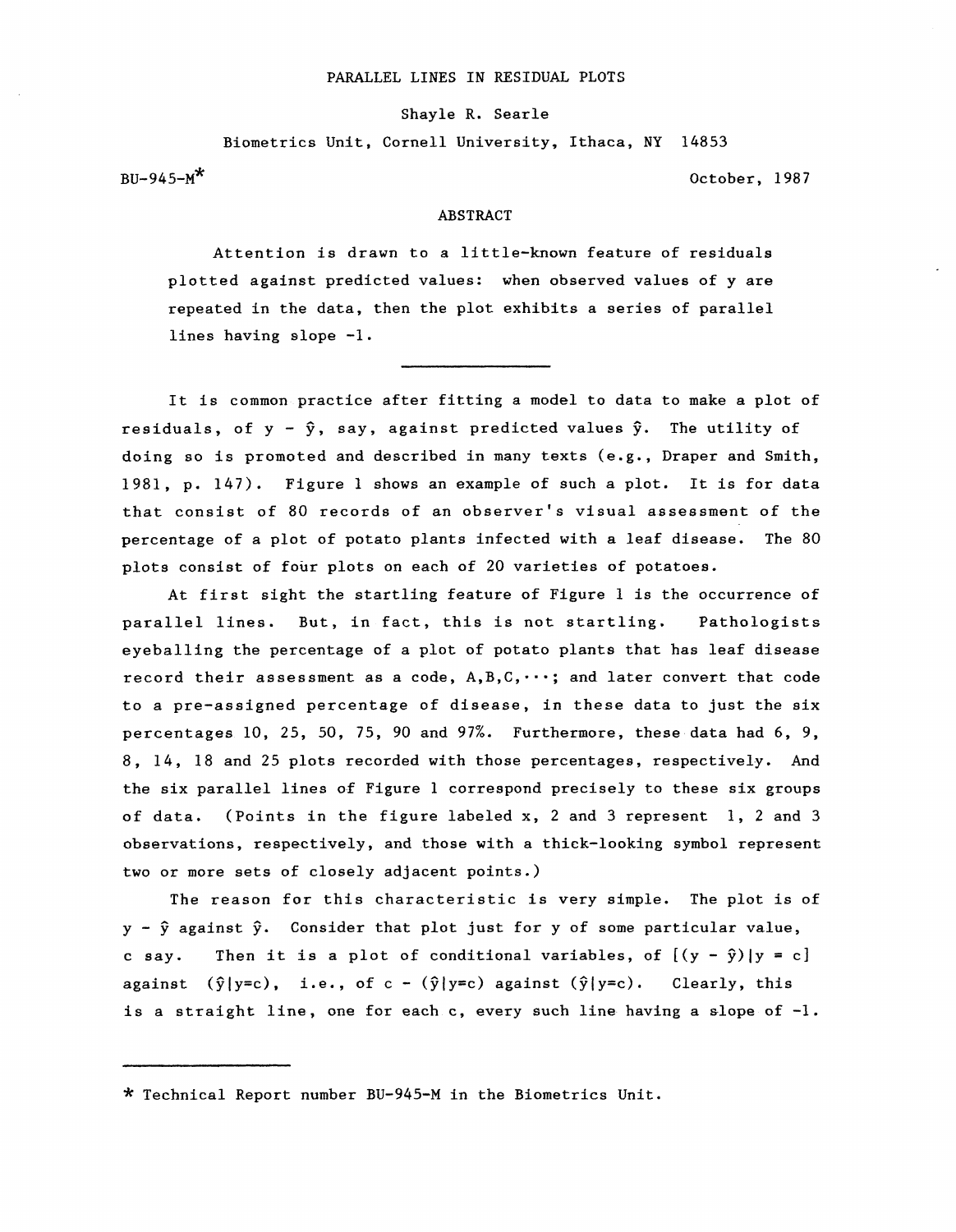Although this result is so simple, it seems to have largely evaded the literature, both books and journals, e.g., Draper and Smith (1981) do not mention it. One place where it *has* been seen is McCullagh and Nelder (1983, p. 216), as kindly pointed out by H.V. Henderson.

Several general properties of this feature of plots of residuals against predicted values are worthy of note. (i) When analyzing data with a new observation  $y = c$  added, that additional observation will give rise to a point on the line already established by the  $y = c$  data without the additional obsarvation. (ii) Even with data having many different observed values, these parallel lines do exist, although they may not be readily apparent. A vivid illustration of this would be with truncated data, as suggested by M.P. Meredith: if several observations were truncated to the same value and most other observed values each occurred only once, then the straight line corresponding to the truncated value would be patently apparent in the residual-predicted plot. In general, though, it is the presence of only a few and clearly different values that makes the lines very apparent; e.g., Figure 1 with only six different values. A special case of this would be for y being a dichotomous variable, e.g., the data of Neter, Wasserman and Kutner (1984, p. 358): there would be just two distinct lines in the residual-predicted plot. (iii) Even when a data value occurs only once, it implicitly gives rise to a line that would be evident were there more than one datum with that value. (iv) Parallel lines of this nature occur no matter what model is fitted to y, and correspondingly no matter how  $\hat{y}$  is calculated, be it based on linear or nonlinear estimation. So long as  $y - \hat{y}$  is plotted against  $\hat{y}$  the parallel lines will exist either explicitly, for repeated y-values, or implicitly, for single y-values. (v) The slope of all such lines is always  $-l$ , and the line corresponding to  $y = c$  crosses the line  $y - \hat{y} = 0$  at  $\hat{y} = c$ .

## References

- Draper, N.R. and Smith, H. (1981). *Applied Regression Analysis*, (2nd ed.), John Wiley & Sons, New York.
- McCullagh, P. and Nelder, J.A. (1983). *Generalized Linear Models*, Chapman & Hall, London.
- Neter, J., Wasserman, W. and Kutner, M. (1984). *Applied L1near Regress1on JVodels,* Irwin, Homewood, IL.

-2-